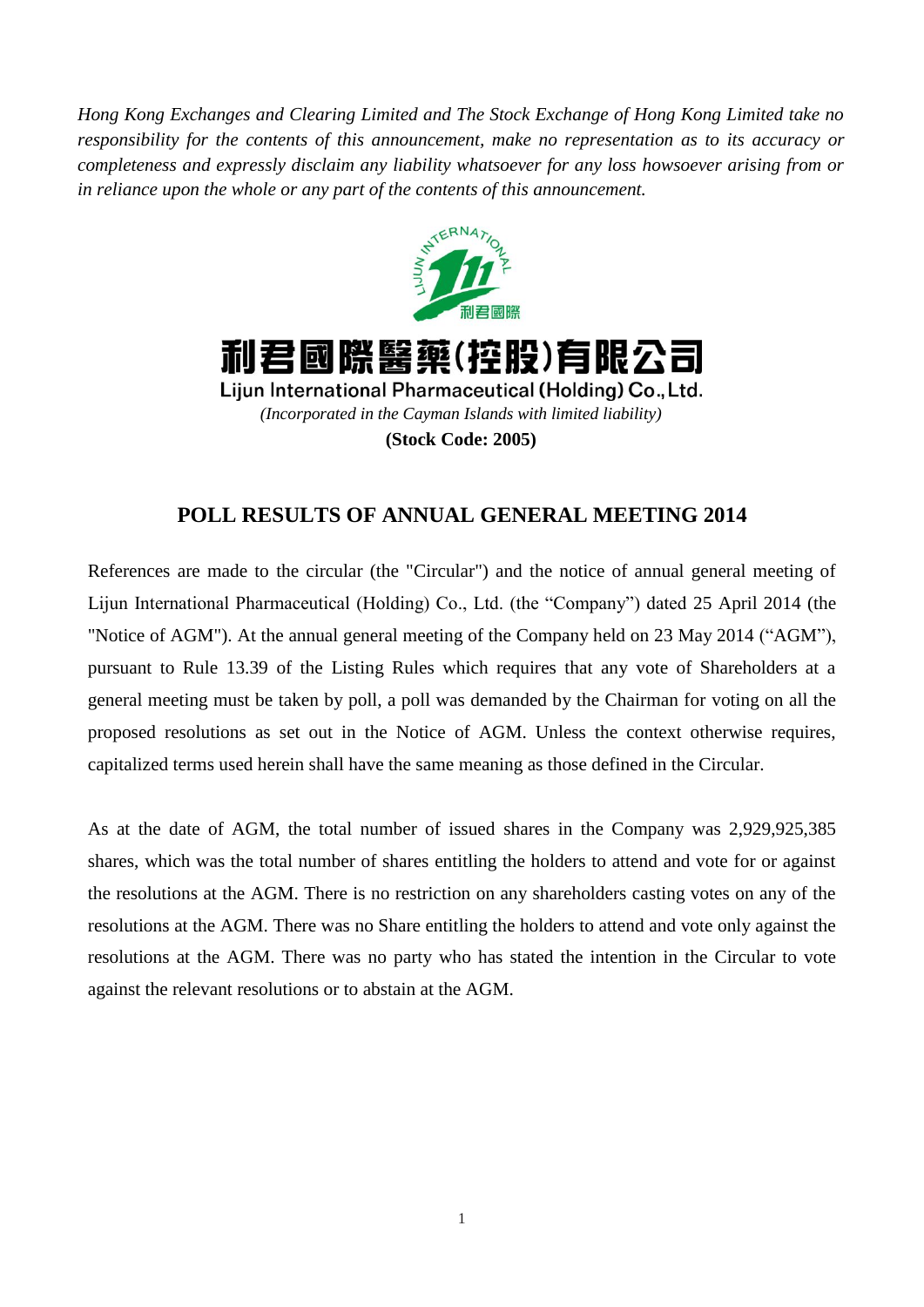The Company's share registrar in Hong Kong, namely, Computershare Hong Kong Investor Services Limited, was appointed as the scrutineer at the AGM for the purpose of vote-taking. Set out below are the poll results in respect of the respective resolutions put to the vote at the AGM:

|             |                                                                                                                                                                                                   | No. of Shares Voted (%)         |                                |
|-------------|---------------------------------------------------------------------------------------------------------------------------------------------------------------------------------------------------|---------------------------------|--------------------------------|
| Resolutions |                                                                                                                                                                                                   | For                             | Against                        |
| 1.          | To receive and adopt the audited consolidated financial<br>statements of the Company and its subsidiaries and the<br>reports of the Directors and auditors for the year ended 31<br>December 2013 | 1,808,359,799<br>$(100.0000\%)$ | $\overline{0}$<br>$(0.0000\%)$ |
| 2.          | (A) To re-elect Mr. Xie Yunfeng as an executive Director                                                                                                                                          | 1,808,359,799                   | $\boldsymbol{0}$               |
|             | of the Company.                                                                                                                                                                                   | $(100.0000\%)$                  | $(0.0000\%)$                   |
|             | (B) To re-elect Mr. Leung Chong Shun as an independent                                                                                                                                            | 1,771,449,285                   | 34,910,514                     |
|             | non-executive Director of the Company.                                                                                                                                                            | (98.0674%)                      | (1.9326%)                      |
|             | (C) To re-elect Mr. Chow Kwok Wai as an independent                                                                                                                                               | 1,808,359,799                   | $\overline{0}$                 |
|             | non-executive Director of the Company.                                                                                                                                                            | $(100.0000\%)$                  | $(0.0000\%)$                   |
| 3.          | To authorise the board of Directors to fix the Director's                                                                                                                                         | 1,805,359,799                   | 3,000,000                      |
|             | remuneration.                                                                                                                                                                                     | $(99.8341\%)$                   | (0.1659%)                      |
| 4.          | To re-appoint PricewaterhouseCoopers as auditors and to                                                                                                                                           | 1,808,359,799                   | $\boldsymbol{0}$               |
|             | authorise the board of Directors to fix their remuneration.                                                                                                                                       | $(100.0000\%)$                  | $(0.0000\%)$                   |
| 5.          | To approve the declaration and payment of a final                                                                                                                                                 | 1,808,359,799                   | $\theta$                       |
|             | dividend. (Ordinary resolution 5 of the Notice)                                                                                                                                                   | $(100.0000\%)$                  | $(0.0000\%)$                   |
| 6.          | (A) To grant a general mandate to the Directors to issue                                                                                                                                          | 1,578,670,000                   | 190,837,799                    |
|             | new Shares. (Ordinary resolution 6A of the Notice)                                                                                                                                                | (89.2152%)                      | (10.7848%)                     |
|             | To grant a general mandate to the Directors to<br>(B)<br>repurchase Shares. (Ordinary resolution 6B of the<br>Notice).                                                                            | 1,808,359,799<br>$(100.0000\%)$ | $\overline{0}$<br>$(0.0000\%)$ |
|             | To extend the general mandate granted to the<br>(C)<br>Directors to issue new Shares by adding the number<br>of the Shares repurchased.(Ordinary resolution 6C of<br>the Notice)                  | 1,579,176,869<br>(89.2438%)     | 190,330,930<br>(10.7562%)      |